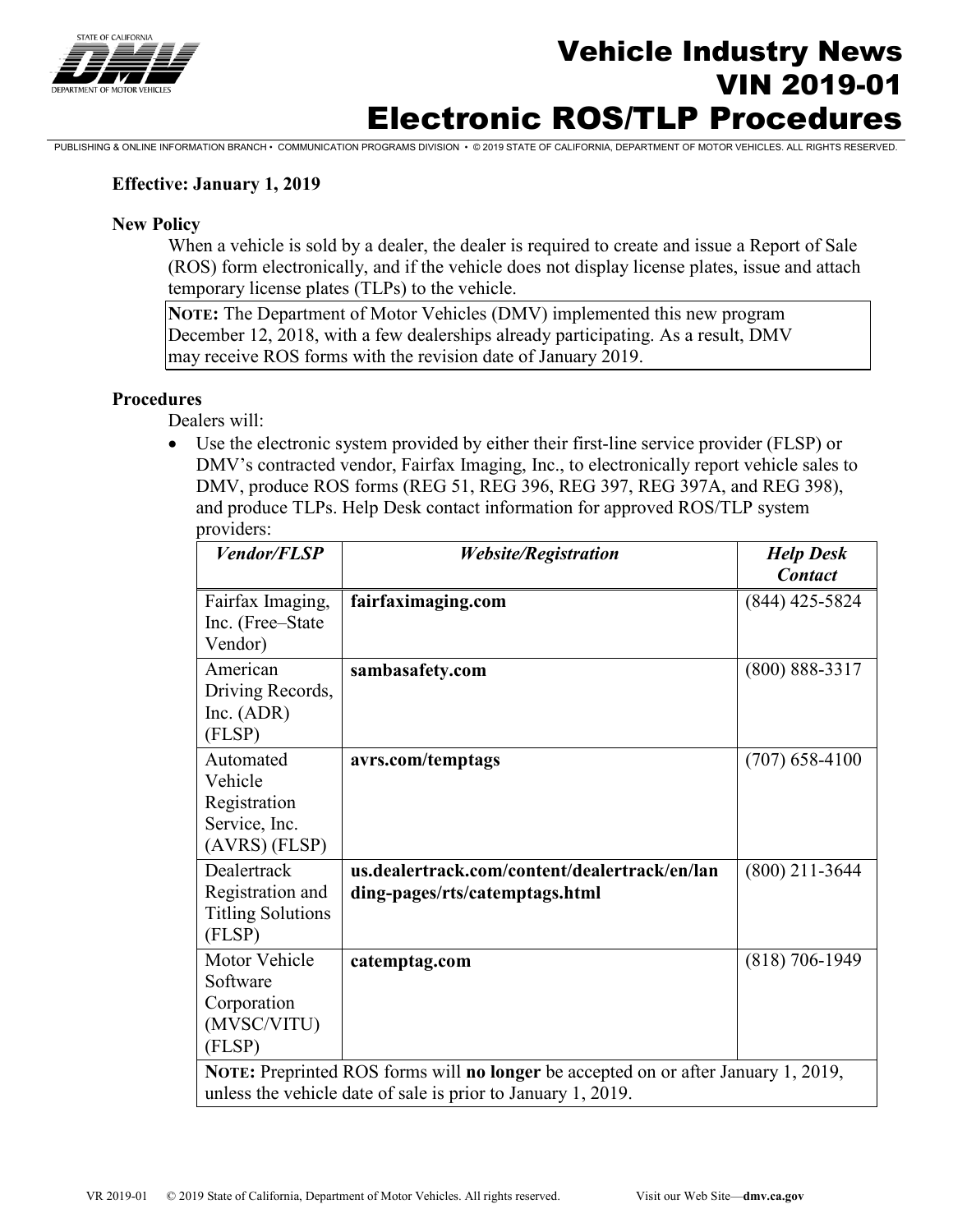# VIN 2019–01

## Page 2 of 3

### **Procedures,** *continued*

- Be responsible for the cost of the standard paper for printing the ROS forms and special paper to produce TLPs. Special TLP paper can be obtained from the ROS/TLP system provider, not from DMV. Dealers are authorized to collect an additional \$5 document processing fee from the vehicle purchaser in accordance with *California Vehicle Code* (CVC) §4456.5.
- Continue to attach the temporary identification tear-off portion of the ROS forms and TLPs to the vehicle at the point of sale.

**NOTE:** TLPs will display an expiration date of 90 days from the date of sale that **cannot** be extended. However, a vehicle may continue to display the temporary identification portion of the ROS or TLP after 90 days if the owner provides proof that an application was submitted to DMV pursuant to CVC §4456(d) and it has not been more than 14 days since the permanent license plates were issued to the owner.

- Provide the privacy notice that will be printed on the last page of the REG 51, REG 397, and REG 397A, to the vehicle purchaser.
- Follow procedures for unused inventory of preprinted ROS forms once they start using the electronic system:
	- —On a Statement of Facts (REG 256) form, include the following:
		- o ROS form name/number.
		- o Unused sequences for each ROS form.
		- o A statement certifying that unused ROS forms were confidentially destroyed.
	- o A statement certifying that dated ROS forms will be confidentially destroyed. —Retain the REG 256 forms for 4 years.
- **Not** be required to mail the five-day notification portion of the ROS form to DMV.
- Follow ROS form amendment procedures:
	- —Search and find the ROS form that requires amendments in the electronic system.
	- —Make the changes and submit the ROS electronically.
	- —Print a copy of the amended ROS.
	- —Strike through the original signed ROS and initial any corrections.
	- —Complete a REG 256 indicating the changes made.
	- —Attach a copy of the amended ROS, original ROS with strikethrough(s), initial(s), REG 256, along with other required documents and fees, and submit to DMV or their FLSP.

**NOTE:** The system will not allow amendments to ROS forms if 20 days for new vehicles or 30 days for used vehicles have elapsed since the date of sale, or if permanent license plates and registration were issued to the vehicle. If corrections to the ROS forms are required after 20 days for new vehicles or 30 days for used vehicles from the date of sale, strike through the original signed ROS, indicate the correction(s), and initial the correction(s). Do **not**  make any changes to the electronic record if the required documents and fees were submitted to DMV or their FLSP, and follow existing procedures for ROS corrections. Dealers may correct errors on any part of the ROS forms **except** the Date of Sale, Odometer Disclosure section, ROS number, and TLP number.